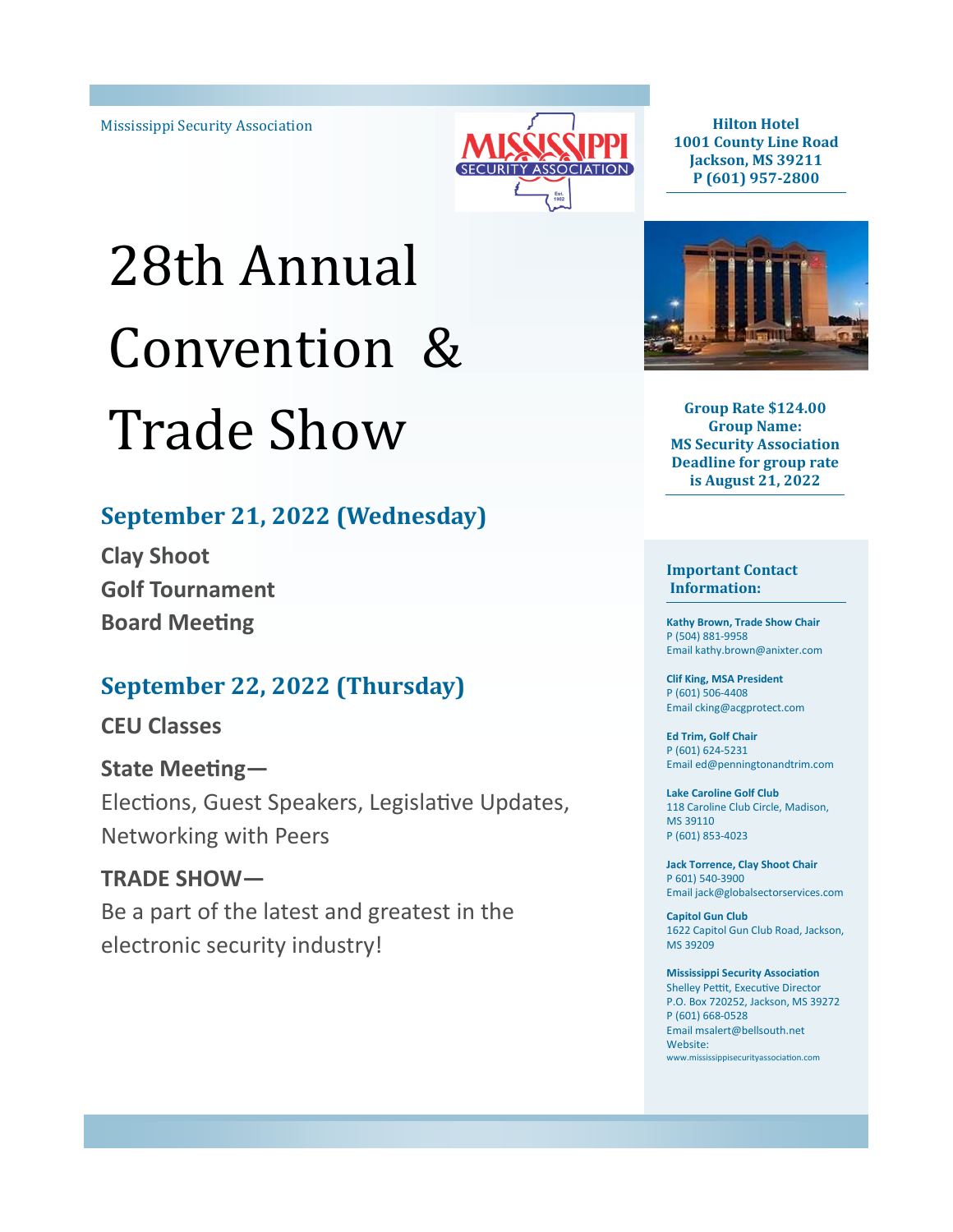

**Mississippi Security Association 2022 Convention**

**Schedule of Events**



| <b>Activity</b><br><b>Description</b><br><b>Time</b> |                               |           | <b>Location</b>               |  |  |  |
|------------------------------------------------------|-------------------------------|-----------|-------------------------------|--|--|--|
| September 21, 2022 (Wednesday)                       |                               |           |                               |  |  |  |
| Clay Shoot Breakfast                                 |                               | 8am-9am   | Capitol Gun Club              |  |  |  |
| Clay Shoot                                           |                               | 9am-11am  | Capitol Gun Club              |  |  |  |
| Golf Luncheon                                        |                               | 12pm-1pm  | Lake Caroline Golf Club       |  |  |  |
| <b>Golf Tournament</b>                               |                               | 1pm-5pm   | Lake Caroline Golf Club       |  |  |  |
| <b>Board of Directors Meeting</b>                    |                               | 7pm-9pm   | Jacksonian Boardroom          |  |  |  |
|                                                      | September 22, 2022 (Thursday) |           |                               |  |  |  |
| Registration                                         |                               | 7am-7pm   | <b>Imperial Hall A</b>        |  |  |  |
| Vendor Set-Up                                        |                               | 7am-4pm   | Westbrook Ballroom            |  |  |  |
| <b>CEU Class</b>                                     |                               | 8am-10am  | Amphitheatre I                |  |  |  |
| <b>CEU Class</b>                                     |                               | 8am-10am  | Amphitheatre II               |  |  |  |
| <b>CEU Class</b>                                     |                               | 8am-10am  | Diplomat I                    |  |  |  |
| <b>CEU Class</b>                                     |                               | 8am-10am  | Diplomat II                   |  |  |  |
| <b>CEU Class</b>                                     |                               | 10am-12pm | Amphitheatre I                |  |  |  |
| <b>CEU Class</b>                                     |                               | 10am-12pm | Amphitheatre II               |  |  |  |
| <b>CEU Class</b>                                     |                               | 10am-12pm | Diplomat I                    |  |  |  |
| <b>CEU Class</b>                                     |                               | 10am-12om | Diplomat II                   |  |  |  |
| Lunch                                                |                               | 10am-1pm  | <b>Wellingtons Restaurant</b> |  |  |  |
| <b>State Meeting</b>                                 |                               | 1pm-2pm   | Penthouse                     |  |  |  |
| <b>CEU Class</b>                                     |                               | 2pm-4pm   | Amphitheatre I                |  |  |  |
| <b>CEU Class</b>                                     |                               | 2pm-4pm   | Amphitheatre II               |  |  |  |
| <b>CEU Class</b>                                     |                               | 2pm-4pm   | Diplomat I                    |  |  |  |
| <b>CEU Class</b>                                     |                               | 2pm-4pm   | Diplomat II                   |  |  |  |
| <b>TRADE SHOW!</b>                                   |                               | 4pm-7pm   | <b>Westbrook Ballroom</b>     |  |  |  |

# *CEU Classes fill up quickly. Register early!*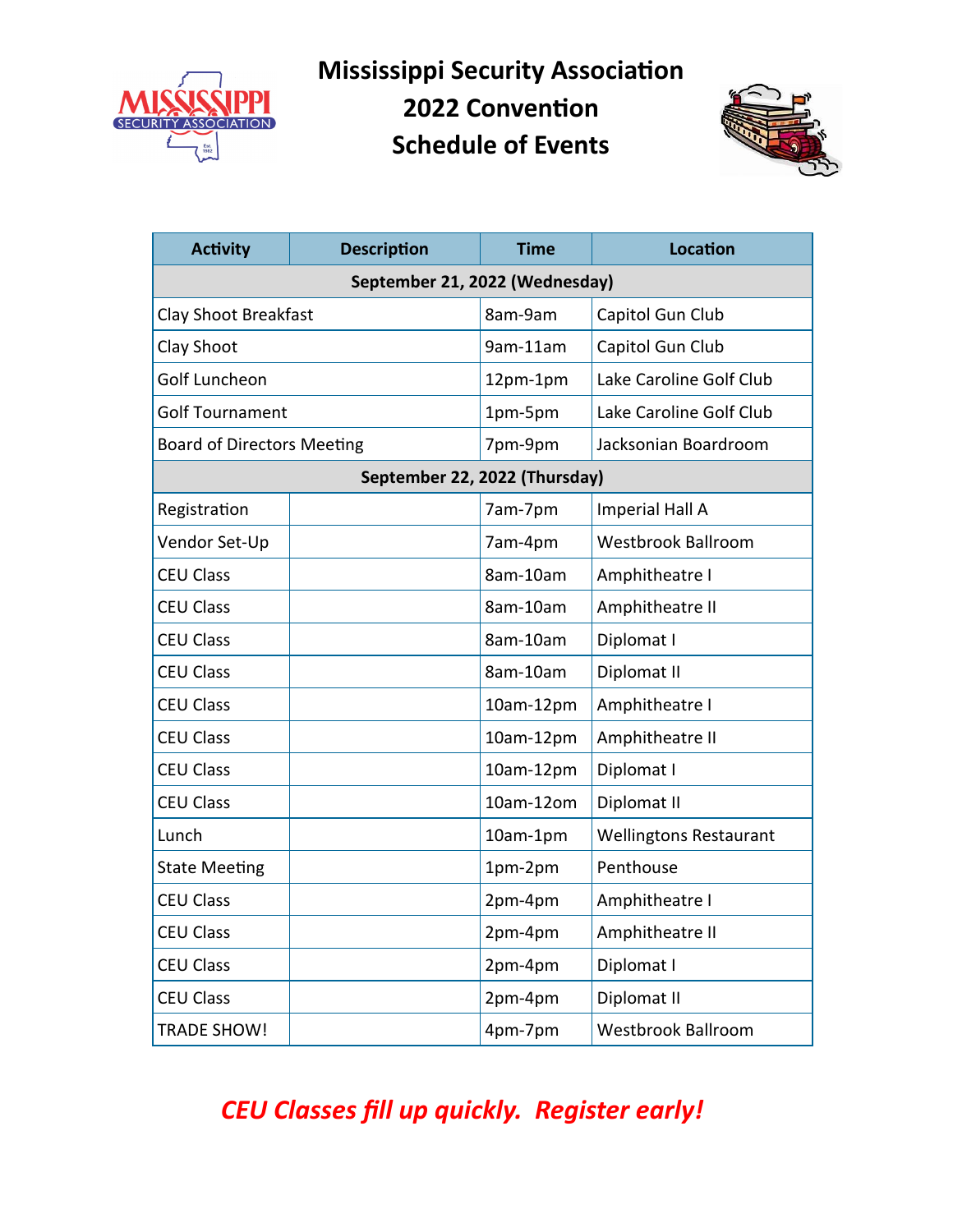## **2022 Exhibitor Registration Form—***September 22, 2022 (Thursday)*

| Company Name:                                                               | Contact:      |  |  |  |  |
|-----------------------------------------------------------------------------|---------------|--|--|--|--|
| Co. Phone                                                                   | Contact Cell: |  |  |  |  |
| E-mail:                                                                     | Website:      |  |  |  |  |
| Individuals Attending (Name badges will be printed using this information): |               |  |  |  |  |
|                                                                             |               |  |  |  |  |
|                                                                             |               |  |  |  |  |
| Product Description:                                                        |               |  |  |  |  |

|  |  | <b>CONVENTION</b>        | <b>Associate</b><br><b>Member</b> | Non-<br><b>Member</b> | After<br>8/15/2022 |
|--|--|--------------------------|-----------------------------------|-----------------------|--------------------|
|  |  | <b>Trade Show Booth</b>  | \$600                             | \$700                 | Add \$50           |
|  |  | Additional Booth (max 2) | \$300                             | \$325                 |                    |
|  |  | CEU Class (2 hours)      | \$200                             | \$250                 |                    |

**Additional sponsorships available:**

|  |  |  | <b>Breakfast Sponsor</b> | \$300 |  |  |
|--|--|--|--------------------------|-------|--|--|
|  |  |  | Morning Break Sponsor    | \$300 |  |  |
|  |  |  | Lunch Sponsor            | \$500 |  |  |
|  |  |  | Afternoon Break Sponsor  | \$300 |  |  |
|  |  |  | Door Prizes              |       |  |  |

*\*Vendor door prizes will be awarded to present dealers during the Trade Show. Please label your prize with a business card and place it on the parade of prizes table prior to the beginning of the trade show. We will announce your company when presenting the prize to the winner. Your support is greatly appreciated!*

| YES             | <b>NO</b> |                                             |  |
|-----------------|-----------|---------------------------------------------|--|
|                 |           | Do you need a table for your exhibit?       |  |
|                 |           | Do you need power for your exhibit?         |  |
|                 |           | Do you have a tall banner for your exhibit? |  |
| Daving by Chael |           | 1.1.1.0.00                                  |  |

| Paying by Check            | Invoice                 |  |  |
|----------------------------|-------------------------|--|--|
| <b>Credit Card Payment</b> |                         |  |  |
| Name on Credit Card:       | <b>Expiration Date:</b> |  |  |
| Credit Card #:             | CVV Number:             |  |  |
| Authorized Signature:      | Amount to Charge:       |  |  |

#### *Mississippi Security Association*

#### Overnight Reservations

Hilton Hotel, 1001 East County Line Road, Ridgeland, MS 39211 P (601) 957-2800 Group Rate: \$124.00 Group Name: MS Security Assoc. Deadline for Group Rate: August 21, 2022

#### Shipping

Packages for functions may be delivered to the Hilton Jackson three (3) working days prior to the function date with advance notice. Please indicate the group and/or function name (MSA Trade Show), on-site contact (Shelley Pettit), sales contact (Amber Williams) and the date of the function (September 16, 2021). Also, list the person who will be receiving the package at the hotel one it arrives. The Hilton Jackson does not assume responsibility for the delivery, return, loading or unloading of any shipments. The Hilton Jackson does not accept collect on delivery (COD) packages. Mail to: Hilton Hotel, 1001 East County Line Road, Jackson, MS 39211.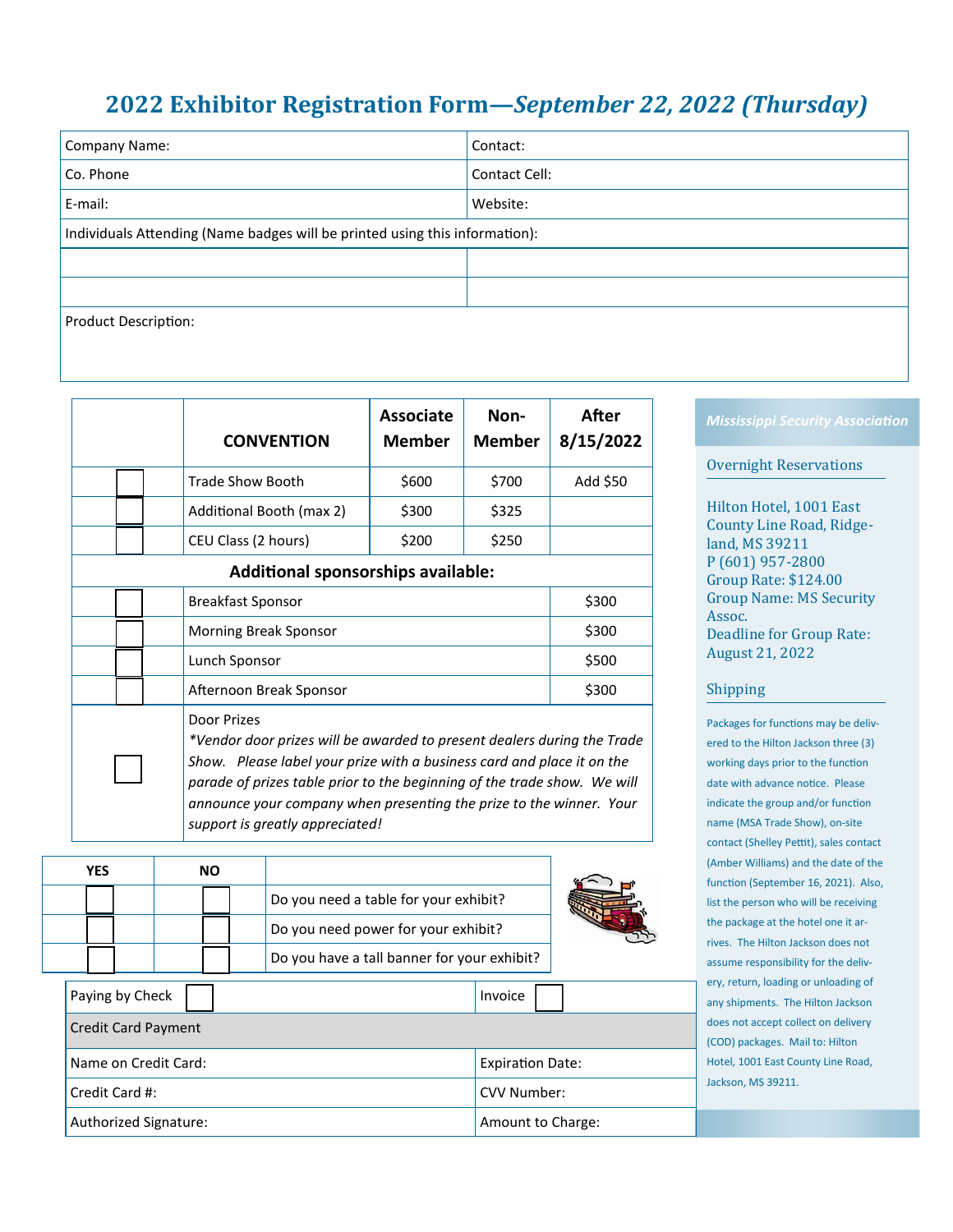## **Mississippi Security Association 2022 Convention** Continuing Education Units Information Sheet

| Company Name:                                                                                  |
|------------------------------------------------------------------------------------------------|
| Instructor's Name                                                                              |
| Email:                                                                                         |
| Instructor Phone:                                                                              |
| Class Title:                                                                                   |
|                                                                                                |
|                                                                                                |
| Is this class approved by the Mississippi State Fire Marshal's Electronic Protection Division? |
| Will you be bringing your CEU certificates?                                                    |
| Number of hours?                                                                               |
| Will you be bringing a projector?                                                              |
| Course Description (this description will be placed in the Convention brochure):               |
|                                                                                                |
|                                                                                                |
|                                                                                                |
|                                                                                                |
|                                                                                                |
|                                                                                                |
|                                                                                                |
|                                                                                                |
|                                                                                                |
| Please submit this sheet to MSA as soon as you obtain the information!                         |